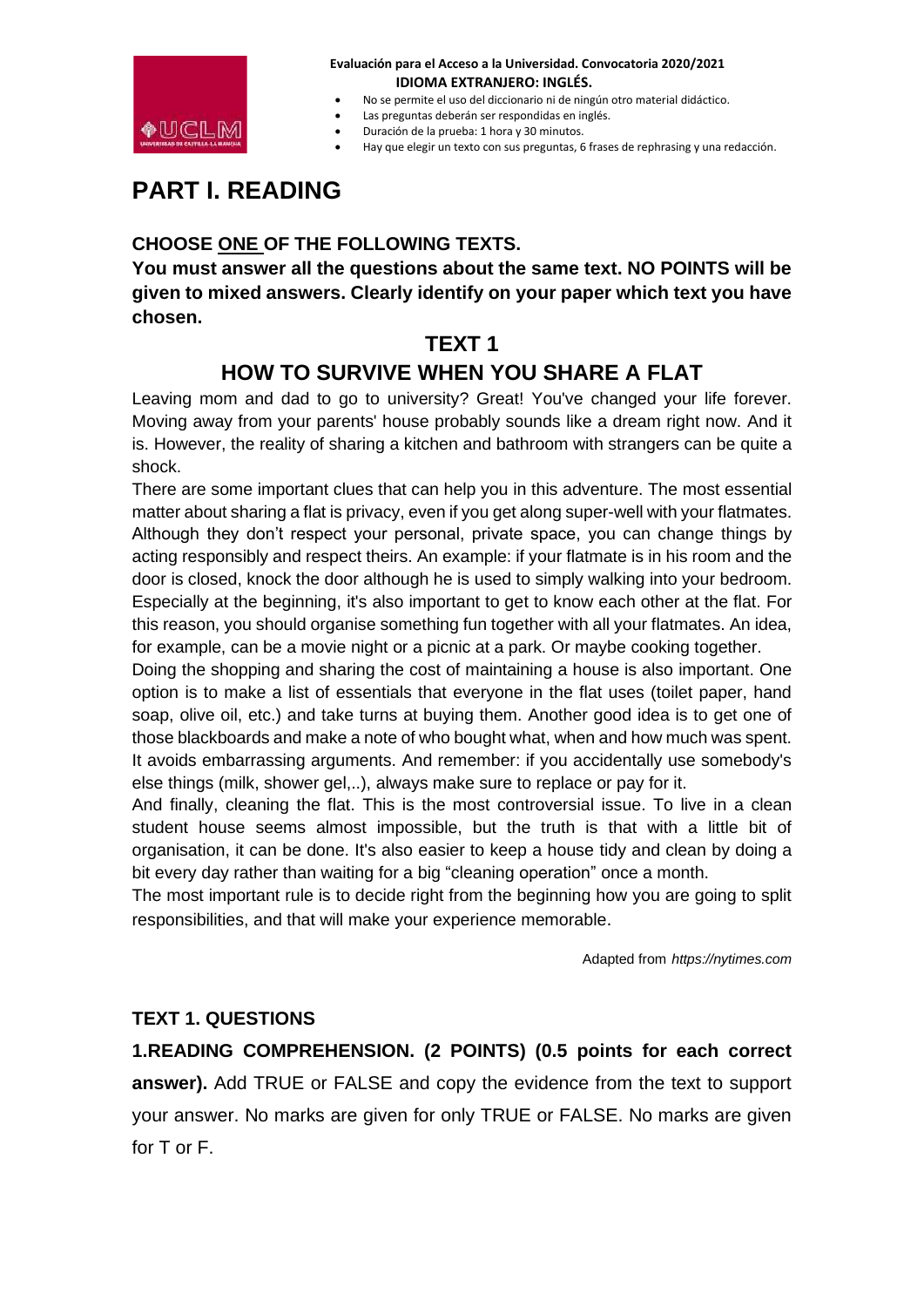

- No se permite el uso del diccionario ni de ningún otro material didáctico.
- Las preguntas deberán ser respondidas en inglés.
- Duración de la prueba: 1 hora y 30 minutos.
- Hay que elegir un texto con sus preguntas, 6 frases de rephrasing y una redacción.
- 1. Privacy is not necessary when you have a good relationship with your flatmates. **FALSE. The most essential matter about sharing a flat is privacy, even if you get along super-well with your flatmates.**
- 2. According to the writer, when you start sharing a flat, you don't need to learn things about your flatmates. **FALSE. Especially at the beginning, it's also important to get to know each other at the flat.**
- 3. Writing down how the expenses of the flat are paid avoids disagreements. **TRUE. Another good idea is to get one of those blackboards and make a note of who bought what, when and how much was spent. It avoids embarrassing arguments.**
- 4. If you tidy a little daily, you will get better results than if you do a massive cleaning less frequently. **TRUE. It's also easier to keep a house tidy and clean by doing a bit every day rather than waiting for a big "cleaning operation" once a month.**

### **TEXT 1 LEXICON / PHONETICS (2 POINTS):**

**A. LEXICON. (1 POINT) (0.25 points for each correct answer) Find words or phrases in the text that mean the same as these given**.

- 1. Accustomed: **used**
- 2. Quarrels, disputes: **arguments**
- 3. Substitute: **replace**
- 4. Share, divide: **split**

### **B. PHONETICS. (1 POINT) (0.25 points for each correct answer)**

1. Look for one word from the same vowel as in "meet" /i:/ **leaving, dream,**

### **reason, cleaning, clean, easier, keep, seems**

- 2. How do you pronounce the "th" in "truth", /ð/ or /θ/? **/θ/**
- 3. Is the final "-s" pronounced /s/, /z/ or /ɪz/ in "sounds"? **/z/**
- 4. How is the "a" pronounced in "flat" /æ/, /a: / or /ʌ/? **/æ/**

## **TEXT 2**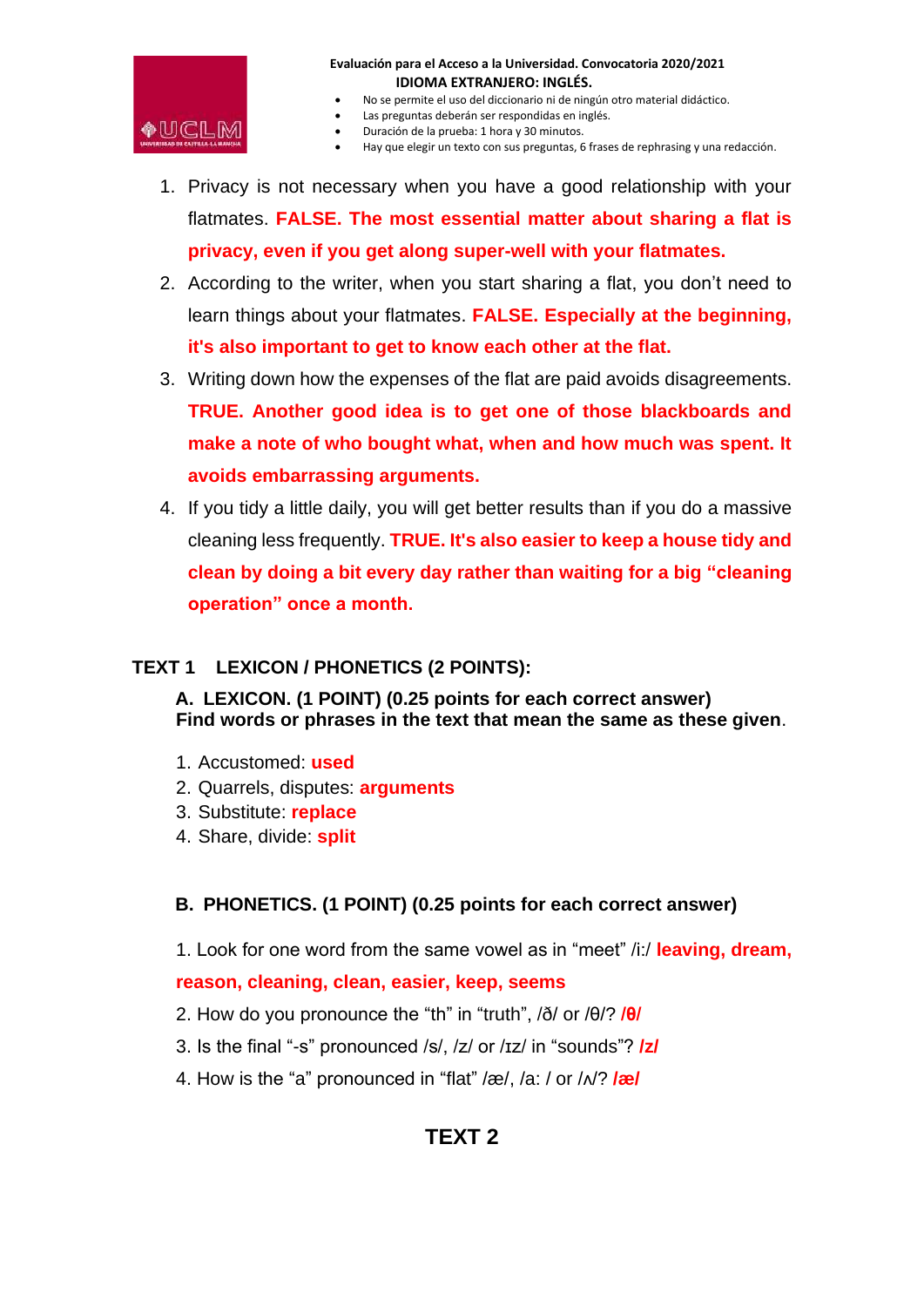

- No se permite el uso del diccionario ni de ningún otro material didáctico.
- Las preguntas deberán ser respondidas en inglés.
- Duración de la prueba: 1 hora y 30 minutos.
- Hay que elegir un texto con sus preguntas, 6 frases de rephrasing y una redacción.

# **NEW SPORTS IN TOKYO 2021**

The COVID-19 pandemic did not only change our daily lives in that horrible year that was 2020, but has also left us without the most appealing sporting event in the world: the Olympic Games. In 2021, one year later, Tokyo will host the event.

In 1940, the Second World War forced the Olympic Games to be suspended. They were supposed to be held in Tokyo (Japan). Therefore, it is not the first time that Tokyo has faced drawbacks when it comes to organising the Games.

On 24 March 2020, with the Tokyo Olympic Games just a few months away, the International Olympic Committee (IOC) announced that they would be postponed. The news was expected, but it was still a heavy blow for sport lovers. The measure, according to the IOC itself, was aimed at "protecting the health of athletes, other people involved in the event, and the international community" because of the COVID-19 pandemic and called for it to be held on "a date no later than the summer of 2021". The thousands of athletes who were going to participate in the Tokyo 2020 received the news of the suspension with relief, since most of them had been forced to suspend their training because of the pandemic and were not going to arrive at the summer event in their best condition. Despite this, a feeling of frustration ran through their minds, especially among the representatives of the new Olympic sports. Surfing is one of these new sports. The best surfers in the world will celebrate the Olympic debut of their sport on the spectacular Pacific coast of Japan. The state of the waves and the direction and strength of the wind make surfing an event in which athletes compete against each other while facing the changing conditions of nature. The Organising Committee also incorporated a sport as young and vibrant as skateboarding into the Olympic programme with two categories: street and park. In sport climbing, the climbers will put their skill and strength into practice on a vertical wall, and finger strength will decide which athletes will wear the medal around their neck. Finally, two sports which are very popular in Japan, karate (which was originated in Okinawa, a Japanese island) and baseball (the most practised sport in Japanese schools) will complete the list of disciplines for this year.

These five new sports will join classic ones such as athletics, fencing, cycling, gymnastics and swimming in the biggest event we will see in 2021.

*http://bbc.co.uk*

### **TEXT 2. QUESTIONS**

### **1.READING COMPREHENSION. (2 POINTS) (0.5 points for each correct**

**answer).** Add TRUE or FALSE and copy the evidence from the text to support

your answer. No marks are given for only TRUE or FALSE. No marks are given for T or F.

- - 1. Health problems have always been responsible for the suspension of the Olympics in Japan. **FALSE. In 1940, the Second World War forced the Olympic Games to be suspended. They were supposed to be held in Tokyo (Japan)**
	- 2. The suspension of the Games was a hard shock for sports fans. **TRUE. On 24 March 2020, with the Tokyo Olympic Games just a few months away, the International Olympic Committee (IOC) announced that**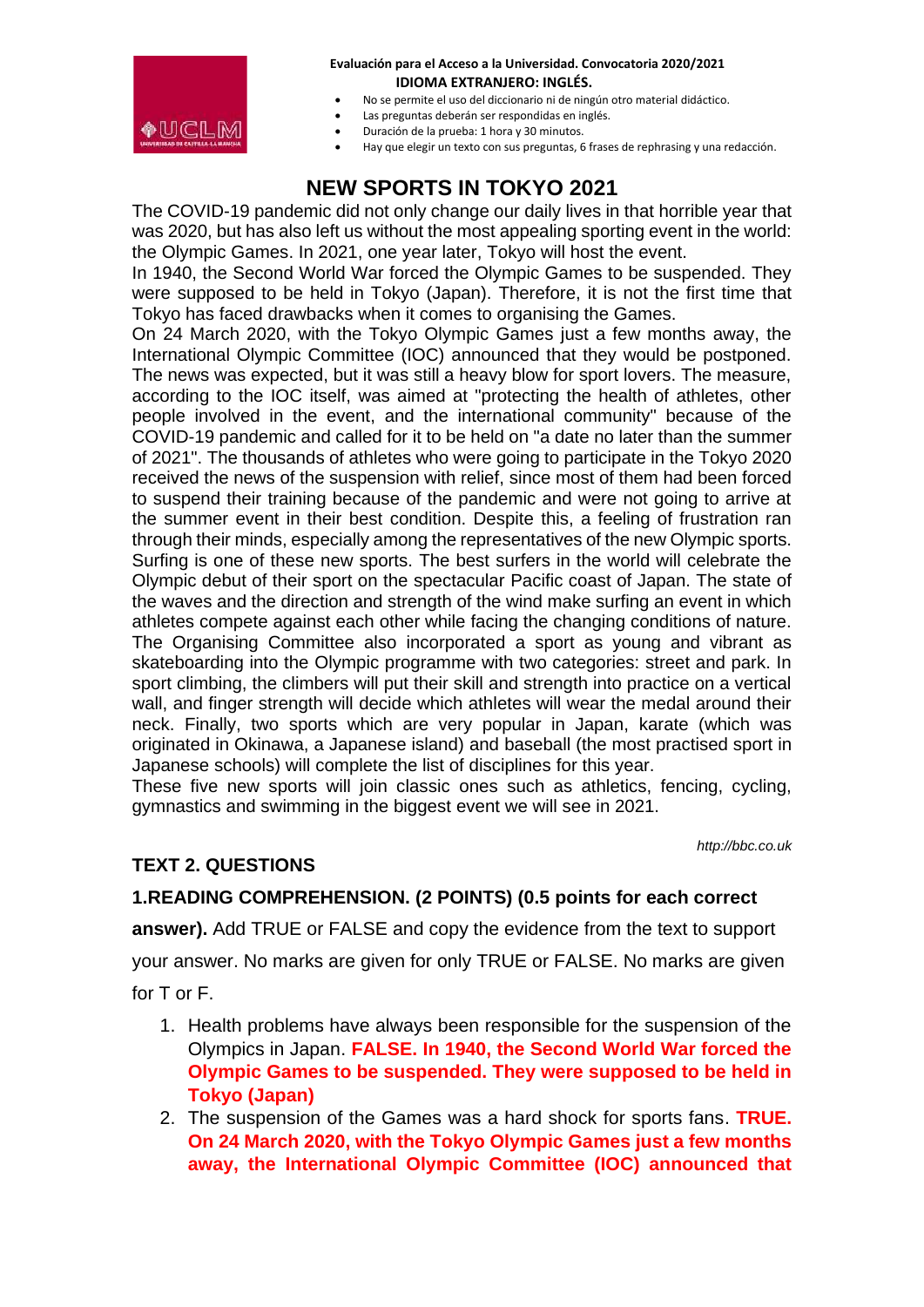

- No se permite el uso del diccionario ni de ningún otro material didáctico.
- Las preguntas deberán ser respondidas en inglés.
- Duración de la prueba: 1 hora y 30 minutos.
- Hay que elegir un texto con sus preguntas, 6 frases de rephrasing y una redacción.

**they would be postponed. The news was expected, but it was still a heavy blow for sport lovers.**

- 3. The natural conditions will be significant in surfing competition. **TRUE. The state of the waves and the direction and strength of the wind make surfing an event in which athletes compete against each other while facing the changing conditions of nature.**
- 4. Skateboarding is a very recent sport. **TRUE. The Organising Committee also incorporated a sport as young and vibrant as skateboarding**

### **TEXT 2 LEXICON / PHONETICS (2 POINTS):**

**A. LEXICON. (1 POINT) (0.25 points for each correct answer) Find words or phrases in the text that mean the same as these given**.

- 1. Attractive: **appealing**
- 2. Disadvantages, inconveniences: **drawbacks**
- 3. Directed, intended: **aimed**
- 4. Feeling of relaxation after anxiety or stress: **relief**

### **B. PHONETICS. (1 POINT) (0.25 points for each correct answer)**

- 1. How is the first "u" pronounced in "summer", /ʊ/, /æ/, or /ʌ/? **/ʌ/**
- 2. What is the vowel sound in "first", /ɪ/, /aɪ/ or /ɜ:/? **/ɜ:/**
- 3. How is the "-ed" pronounced in "postponed", /t/, /d/ or /id/? **/d/**
- 4. Write a word from the text that includes the same diphthong sound as "pay" /eɪ/. **change, daily, games, later, away, aimed, date, participate, training, celebrate, state, waves, make, baseball, skateboarding**

## **PART II. USE OF ENGLISH.**

**USE OF ENGLISH. (3 POINTS) (0.5 points for each correct answer). Choose SIX of these sentences and rewrite them starting with the words given. Only the first six will be corrected. No points will be given for the extra ones. Clearly identify the sentences you choose using the numbers here.** 

1. Despite having a lot of books at home, Susan doesn't read very much. Although **Susan has a lot of books at home, she doesn't read very much.**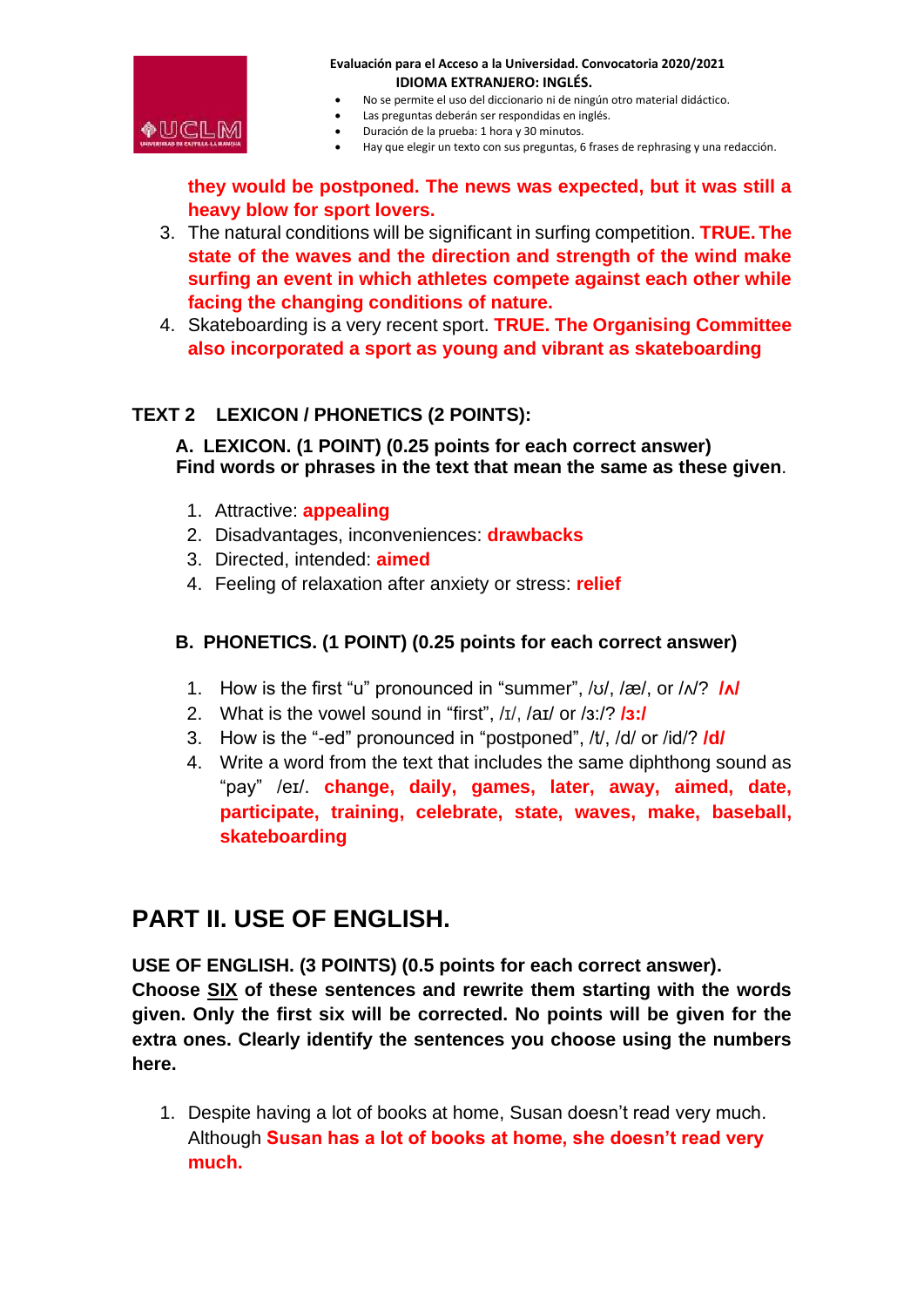

- No se permite el uso del diccionario ni de ningún otro material didáctico.
- Las preguntas deberán ser respondidas en inglés.
- Duración de la prueba: 1 hora y 30 minutos.
- Hay que elegir un texto con sus preguntas, 6 frases de rephrasing y una redacción.
- 2. "Where did you meet Steven", Mary said to me. Mary asked me **where I had met Steven.**
- 3. I love a book. My grandfather bought it for me years ago. I love the book **that/which my grandfather bought for me years ago.**
- 4. It's a pity my team lost again. I wish **my team hadn't lost again.**
- 5. Somebody cleans my grandmother's house every week. My grandmother has **her house cleaned every week.**
- 6. "We won't go there tonight", she said. She said **(that) they wouldn't go there that night.**
- 7. I fell asleep because the film was very boring. If the film **hadn't been so boring, I wouldn't have fallen asleep.**
	- Si no ponen la coma, pero el resto está bien, puntuamos 0,25.
- 8. It's possible that Mark will finish soon. Mark **may/might/could finish soon**.
- 9. Mary has prepared the sandwiches. The sandwiches **have been prepared by Mary.**
- 10.People say that Peter paints really wonderful paintings. Peter **is said to paint really wonderful paintings.**
- 11.Mike began playing football with us ten years ago. Mike has **been playing football with us for ten years/since 2011** Mike has **played football with us for ten years/since 2011**
- 12.If this company doesn't give me my money back, I'll make a complaint. Unless this **company gives me my money back, I'll make a complaint.**
	- Si no ponen la coma, pero el resto está bien, puntuamos 0,25.

# **PART III. WRITING**